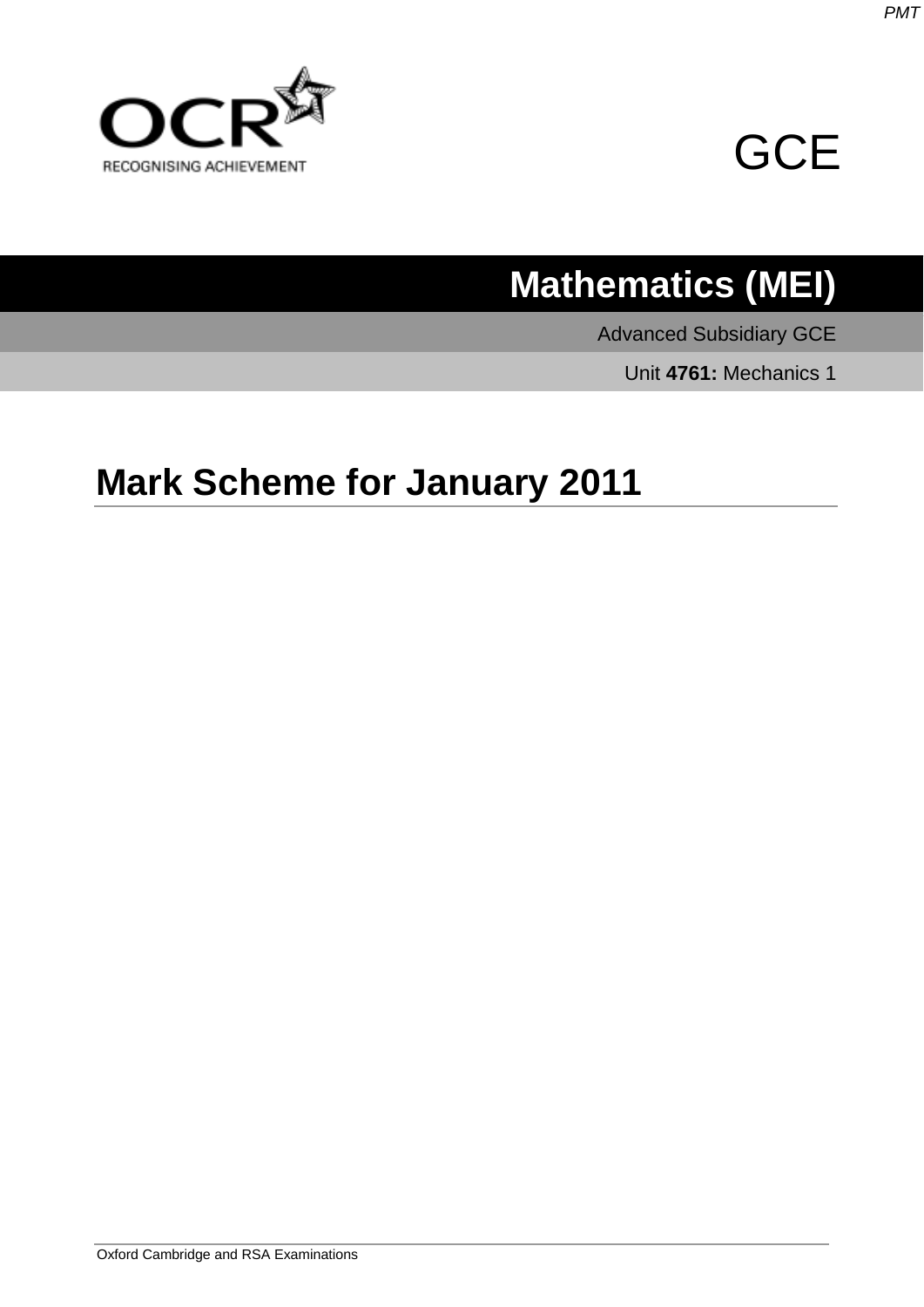## **comment**

You should expect to follow through from one part to another unless the scheme says otherwise but not follow through within a part unless the scheme specifies this. Each script must be viewed as a whole at some stage so that

(i) a candidate's writing of letters, digits, symbols on diagrams etc can be better interpreted;

(ii) repeated mistakes can be recognised (e.g. calculator in wrong angle mode throughout – penalty 1 in the script and FT except given answers).

You are advised to 'set width' for most questions but to 'set height' for the following:

| Q1    |                                                                                                                                                                                                    | mark                             | note                                                                                                                                                                                                                                                                         |
|-------|----------------------------------------------------------------------------------------------------------------------------------------------------------------------------------------------------|----------------------------------|------------------------------------------------------------------------------------------------------------------------------------------------------------------------------------------------------------------------------------------------------------------------------|
| (i)   |                                                                                                                                                                                                    | B1<br>B1<br>$\overline{2}$       | Section from $t = 10$ to $t = 15$<br>Section from $t = 15$ to $t = 20$ . FT connecting from their point when $t = 15$ . Ignore graph outside $0 \le t \le 20$ .                                                                                                              |
| (ii)  | $\frac{-6-14}{-2} = -2$<br>10<br>$so - 2 m s^{-2}$                                                                                                                                                 | M1<br>A1<br>$\overline{2}$       | Attempt at $\frac{\Delta v}{\Delta t}$                                                                                                                                                                                                                                       |
| (iii) | either<br>Displacement is<br>$\frac{14}{2} \times 7 - \frac{13+5}{2} \times 6$<br>or $\frac{14}{2} \times 7 - \frac{3 \times 6}{2} - 5 \times 6 - \frac{5 \times 6}{2}$<br>$= -5$ so 5 m downwards | M <sub>1</sub><br>B1<br>B1<br>A1 | FT misread from graph or graphing error to all but final A1 cao<br>Attempt at whole area. Condone 'overlap' but not 'gaps'.<br>'Positive' area expression correct. Condone sign error.<br>'Negative' area expression correct. Condone overall sign error.<br>Accept -5 m cao |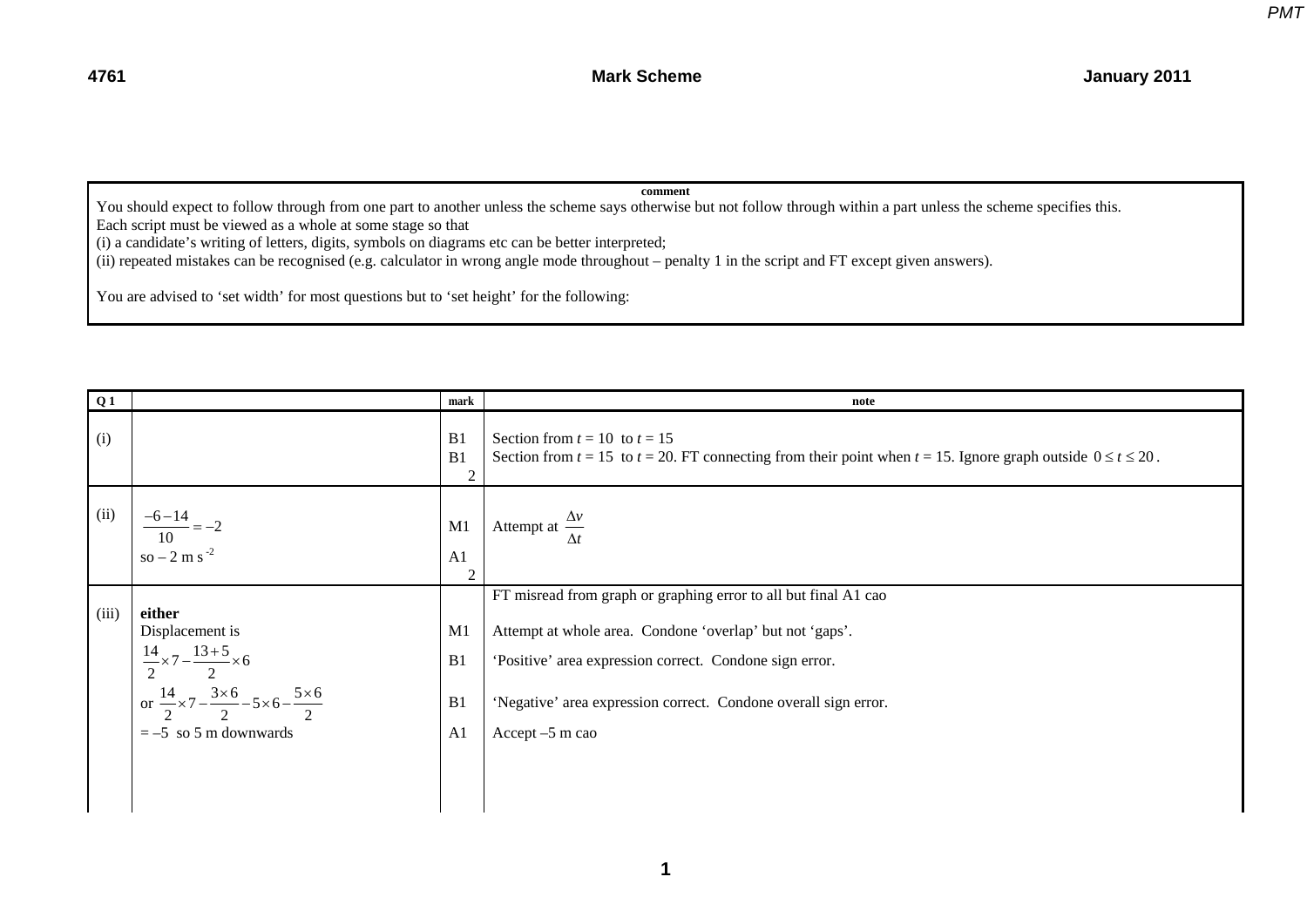| or<br>Displacement is                                                                           | M1             | Using <i>suvat</i> from 0 to 10 or 15 to 20. Condone 'overlap' but not 'gaps' |
|-------------------------------------------------------------------------------------------------|----------------|-------------------------------------------------------------------------------|
| 1 $14 \times 10 + \frac{1}{2} \times (-2) \times 10^2 - 5 \times 6 + \frac{-6 + 0}{2} \times 5$ | A1             |                                                                               |
| $= 140 - 100 - 30 - 15 = -5$                                                                    | B <sub>1</sub> | Subtracting 30 or 15 or 45                                                    |
| so 5 m downwards                                                                                | A.             | Accept $-5$ m cao                                                             |
|                                                                                                 |                |                                                                               |
|                                                                                                 |                |                                                                               |

| Q <sub>2</sub> |                                                                                                                                                                       | mark                             | notes                                                                                                                                                                                                                                       |
|----------------|-----------------------------------------------------------------------------------------------------------------------------------------------------------------------|----------------------------------|---------------------------------------------------------------------------------------------------------------------------------------------------------------------------------------------------------------------------------------------|
| (i)            | $F = (10 - 8\cos 50)i + 8\sin 50j$                                                                                                                                    | M <sub>1</sub><br>A <sub>1</sub> | Resolution. Accept $s \leftrightarrow c$ . Condone resolution in only one direction.<br>Award for a vector with either component correct or consistent $s \leftrightarrow c$ error is only mistake in the vector. Need not<br>be evaluated. |
|                | $= 4.85769$ <b>i</b> + 6.128355 <b>j</b><br>so $4.86\mathbf{i} + 6.13\mathbf{j}$ (3 s. f.)                                                                            | A <sub>1</sub><br>3              | cao. Must be in $a\mathbf{i} + b\mathbf{j}$ or column format. Must be correct to 3 s. f.                                                                                                                                                    |
| (ii)           | $ \mathbf{F}  = \sqrt{4.85769^2 + 6.12835^2} = 7.820101$<br>so $7.82$ (3 s. f.)<br>angle is $\arctan \frac{4.857}{6.128}$<br>$=$ 38.40243 so 38.4 $\degree$ (3 s. f.) | B1<br>M <sub>1</sub><br>F1<br>3  | FT their F<br>Or equivalent. FT their F. Accept arctan $\frac{6.128}{4.857}$ . Accept complementary angle and $\pm$ signs<br>FT only their $F$ .                                                                                            |
|                |                                                                                                                                                                       | 6                                |                                                                                                                                                                                                                                             |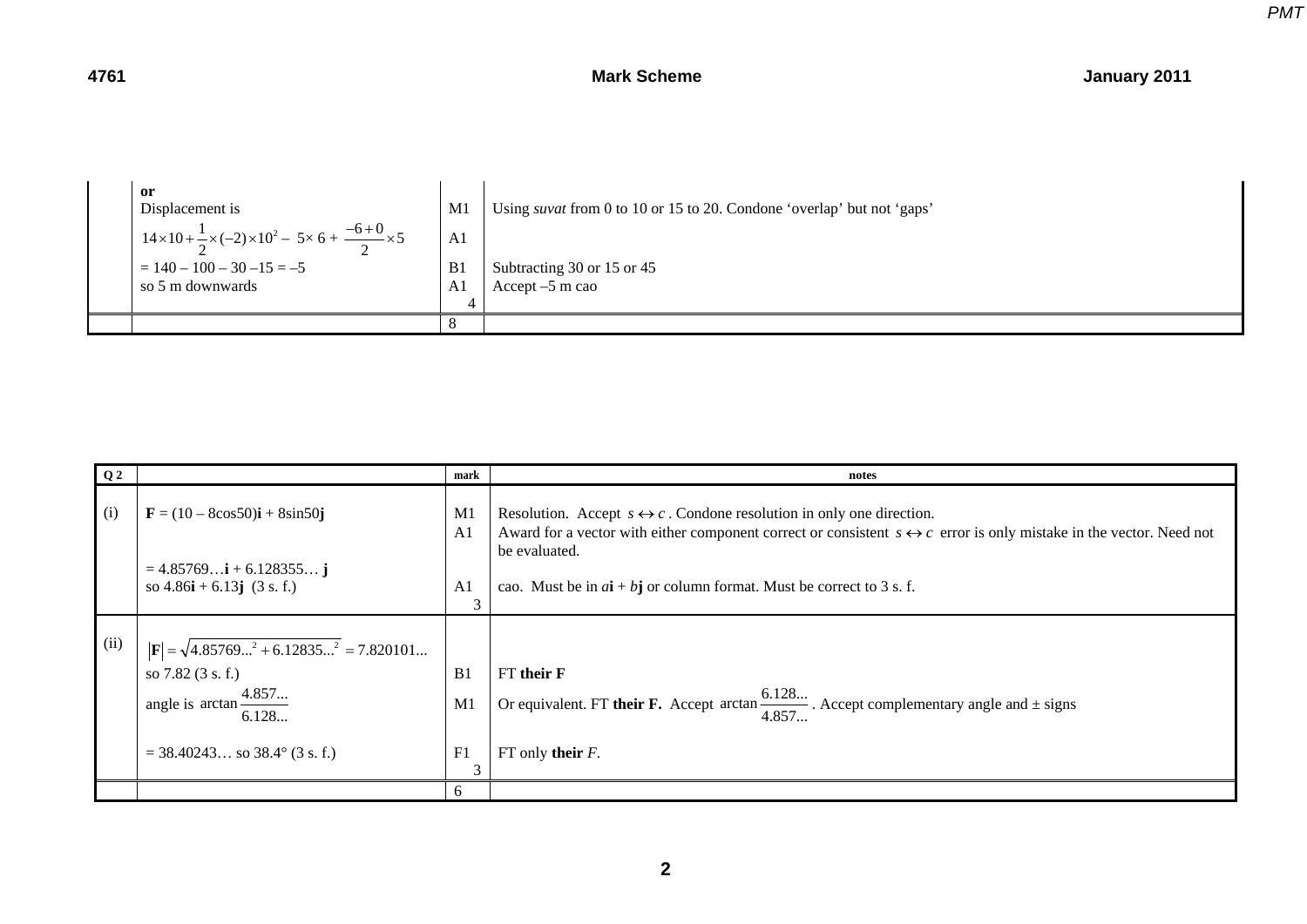| Q3   |                                                                                                                 | mark                                        | notes                                                                                                                                                                                                                                                           |
|------|-----------------------------------------------------------------------------------------------------------------|---------------------------------------------|-----------------------------------------------------------------------------------------------------------------------------------------------------------------------------------------------------------------------------------------------------------------|
| (i)  | For P: the distance is $8T$                                                                                     | B <sub>1</sub>                              | Allow – ve. Allow any form.                                                                                                                                                                                                                                     |
|      | For Q: the distance is $\frac{1}{2} \times 4 \times T^2$                                                        | B1<br>2                                     | Allow – ve. Allow any form.                                                                                                                                                                                                                                     |
| (ii) | Require $8T + \frac{1}{2} \times 4 \times T^2 = 90$                                                             | M1<br>A1                                    | For linking correct expressions or <b>their</b> expressions from (i) with 90. Condone sign errors and use of<br>displacement instead of distance. Condone $= 0$ implied.<br>The expression is correct or correctly derived from their (i). Reason not required. |
|      | so $8T + 2T^2 - 90 = 0$<br>so $T^2 + 4T - 45 = 0$<br>This gives<br>$(T-5)(T+9) = 0$<br>so $T = 5$ since $T > 0$ | E1<br>M <sub>1</sub><br>A <sub>1</sub><br>5 | Must be established. Do not award if their 'correct expression' comes from incorrect manipulation.<br>Solving to find +ve root. Accept $(T + 5)(T - 9)$ .<br>Condone $2nd$ root not found/discussed but not both roots given.                                   |
|      |                                                                                                                 |                                             |                                                                                                                                                                                                                                                                 |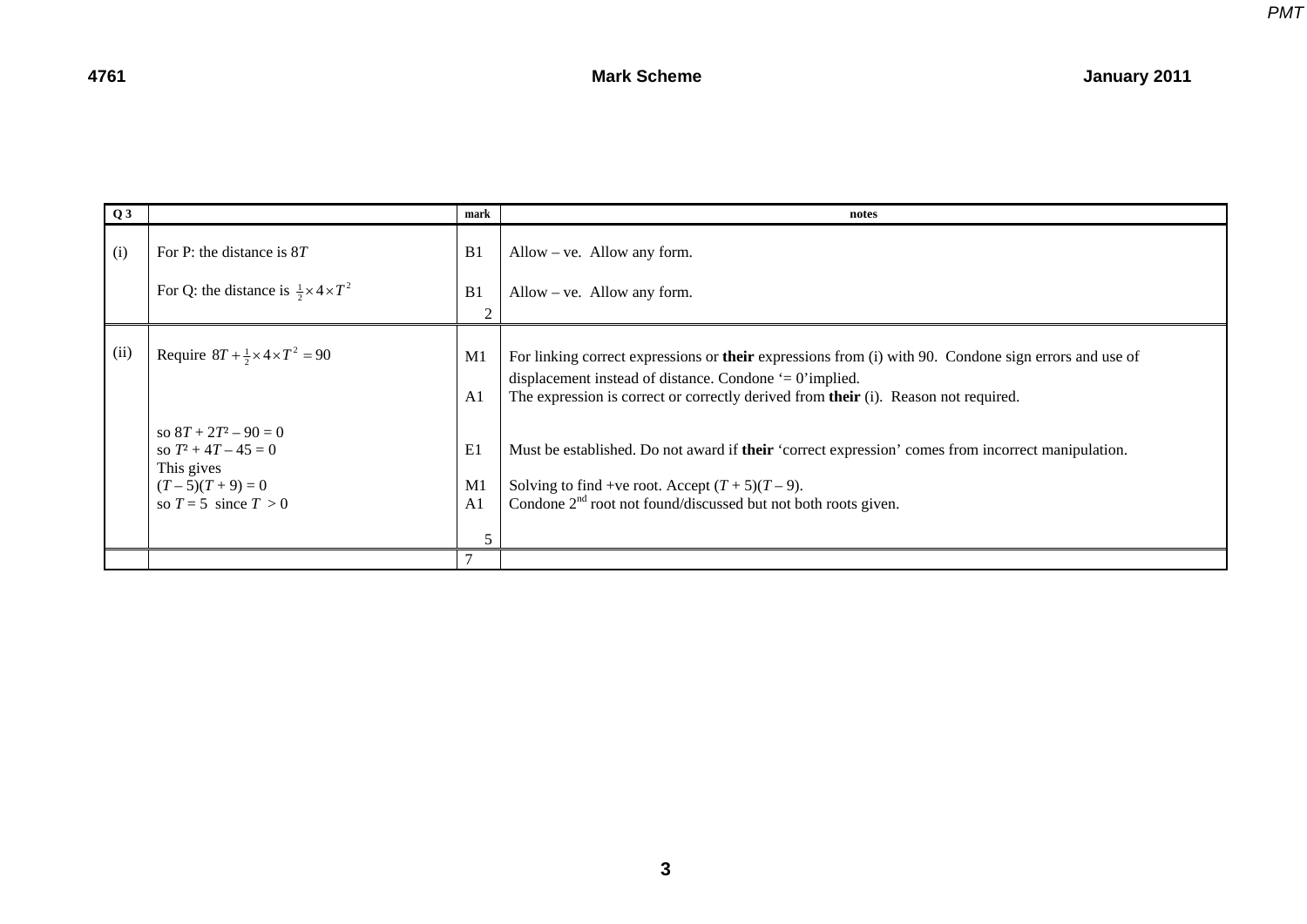

| Q <sub>4</sub> |                                                                                                                | mark           | notes                                                                                          |
|----------------|----------------------------------------------------------------------------------------------------------------|----------------|------------------------------------------------------------------------------------------------|
| (i)            | When $t = 1$ , $\mathbf{r} = \begin{pmatrix} 8 \\ 10 - 2 \end{pmatrix} = \begin{pmatrix} 8 \\ 8 \end{pmatrix}$ |                | Accept column or $a\mathbf{i} + b\mathbf{j}$ notation                                          |
|                |                                                                                                                | B1             | May be implied                                                                                 |
|                | $[8i + (10 - 2)j = 8i + 8j]$                                                                                   |                |                                                                                                |
|                | Bearing OP is 045°                                                                                             | F1             | Accept 45°. Accept NE and northeast. Condone $ \mathbf{r} $ given as well.                     |
|                |                                                                                                                | $\overline{2}$ |                                                                                                |
| (ii)           | $\mathbf{v} = \begin{pmatrix} 8 \\ 20t - 6t^2 \end{pmatrix} [8\mathbf{i} + (20t - 6t^2)\mathbf{j}]$            | M1             | Differentiating both components. Condone 1 error if clearly attempting differentiation.        |
|                |                                                                                                                | A <sub>1</sub> | Must be a vector answer.                                                                       |
|                | The <b>i</b> cpt is always 8 so $v \neq 0$ for any t                                                           | E1             | Accept any correct argument e.g. based on <i>i</i> cpt never 0.                                |
|                |                                                                                                                | 3              |                                                                                                |
|                |                                                                                                                |                |                                                                                                |
|                | (iii) $\mathbf{a} = \begin{pmatrix} 0 \\ 20 - 12t \end{pmatrix} [ (20 - 12t) \mathbf{j} ]$                     | M <sub>1</sub> | Differentiating as a vector. Condone 1 error if clearly attempting differentiation of their v. |
|                |                                                                                                                | F1             | FT their v.                                                                                    |
|                | $\mathbf{a} = \mathbf{0}$ when $t = \frac{20}{12} = \frac{5}{3}$                                               |                |                                                                                                |
|                | so $\frac{5}{3}$ s (1.67 s (3 s. f.))                                                                          | B1             | cao. Condone obtained from scalar equation.                                                    |
|                |                                                                                                                | 3              |                                                                                                |
|                |                                                                                                                | 8              |                                                                                                |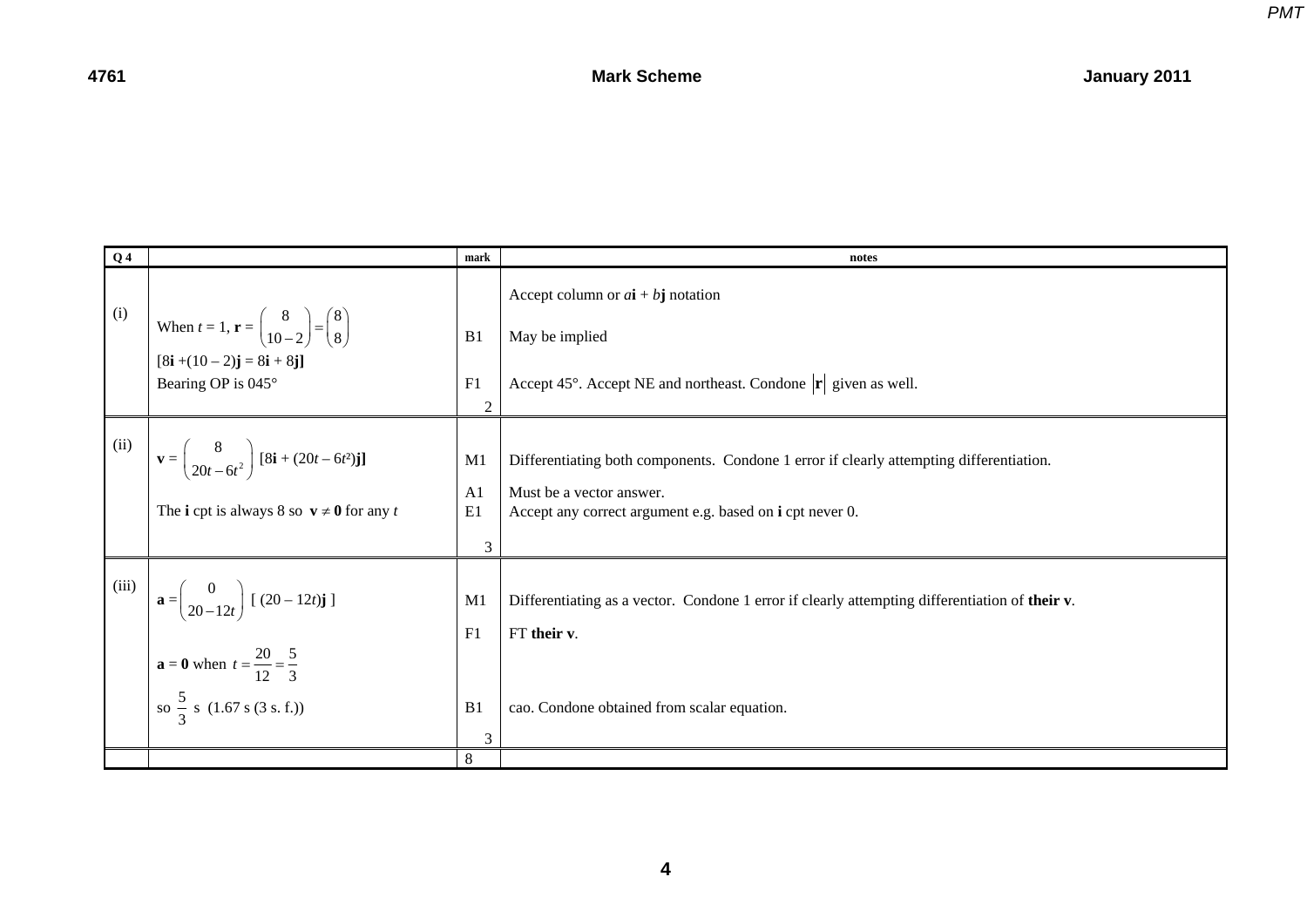| Q <sub>5</sub> |                                                                                                                                                                                                                                                               | mark                 | notes                                                                                                                                                                                                                                                                                                                                                                                                |
|----------------|---------------------------------------------------------------------------------------------------------------------------------------------------------------------------------------------------------------------------------------------------------------|----------------------|------------------------------------------------------------------------------------------------------------------------------------------------------------------------------------------------------------------------------------------------------------------------------------------------------------------------------------------------------------------------------------------------------|
| (i)            | In direction $\rightarrow$ 0 <sup>2</sup> = 1.5 <sup>2</sup> + 2 × a × 0.375<br>so $a = -3$ and deceleration is 3 m s <sup>-2</sup>                                                                                                                           | M1<br>A <sub>1</sub> | Use of $v^2 = u^2 + 2as$ or complete sequence of <i>suvat</i> .<br>CWO. Accept $\pm 3$ and ignore accel or decal.                                                                                                                                                                                                                                                                                    |
|                | N2L on both boxes $\rightarrow$<br>$-2F = (12+6) \times (-3)$                                                                                                                                                                                                 | M1                   | N2L. Correct mass. Condone $F = mga$ . Allow F on LHS. FT their a. Accept sign errors. No extra terms.                                                                                                                                                                                                                                                                                               |
|                | so $F = 27$                                                                                                                                                                                                                                                   | A <sub>1</sub><br>4  | cao Condone this obtained from an equation with consistent signs not justified.                                                                                                                                                                                                                                                                                                                      |
| (ii)           | Suppose the force in the rod is a tension $T$<br>N <sub>2</sub> L gives<br>box A $\rightarrow$ T – 27 = 12 $\times$ (-3)<br>[box B $\rightarrow -T - 27 = 6 \times (-3)$ ]<br>so $T = -9$ and the force has magnitude 9 N<br>It is a thrust (tension is +ve). | M1<br>F1<br>E1       | N2L. $F = ma$ . Correct mass. The '27' and the '3' must have the same sign. Ignore the sign of 'T'. FT only for<br>mod(their 27) in place of '27' and/or mod(their 3) in place of '3' in this sign pattern. No extra terms.<br>Accept $T = \pm 9$ . FT only for mod(their 27) in place of '27' and/or mod(their 3) in place of '3'.<br>cao Only accept thrust with $T = \pm 9$ and a sound argument. |
|                |                                                                                                                                                                                                                                                               |                      |                                                                                                                                                                                                                                                                                                                                                                                                      |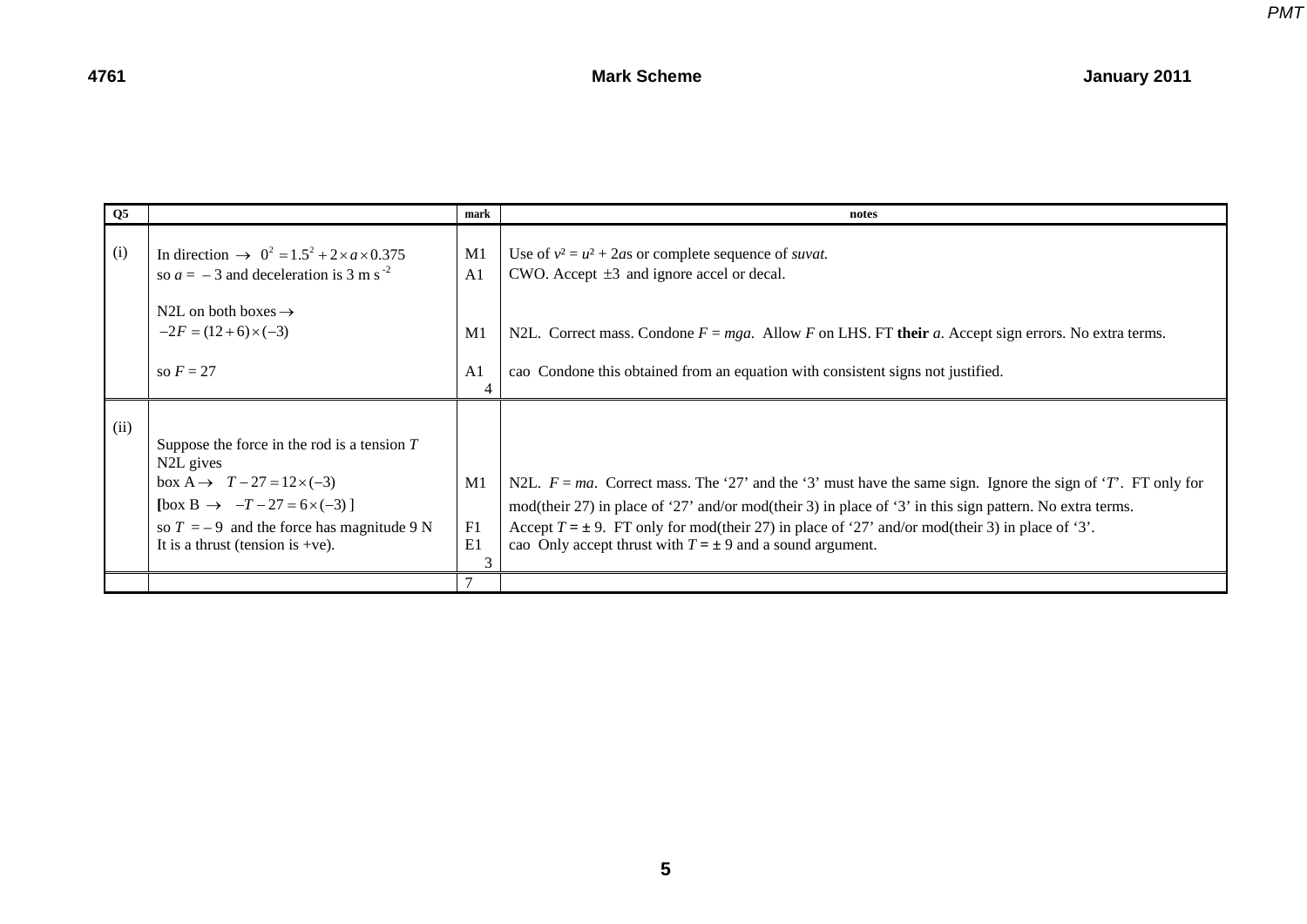| Q6          |                                                                                                                      | mark                                                    | notes                                                                                                                                                                                                                                                                                                                     |
|-------------|----------------------------------------------------------------------------------------------------------------------|---------------------------------------------------------|---------------------------------------------------------------------------------------------------------------------------------------------------------------------------------------------------------------------------------------------------------------------------------------------------------------------------|
| (i)         | Let tension be $TN$<br>$N2L \rightarrow T-6=4\times3$<br>$T = 18$ so 18 N                                            | M1<br>A <sub>1</sub><br>A <sub>1</sub><br>3             | Condone $F = mga$ . Condone resistance omitted or an extra force.<br>Allow only sign error(s).<br>cao                                                                                                                                                                                                                     |
| (ii)        | Let acceleration be a m s <sup>-2</sup><br>$25\cos 40 - 6 = 4a$<br>$a = 3.28777$ so 3.29 m s <sup>-2</sup> (3 s. f.) | M1<br>M1<br>A <sub>1</sub><br>3                         | Attempt at resolution of 25 N. Allow $s \leftrightarrow c$ .<br>Allow $F = mga$ and sign error(s). No extra forces. Both forces present.<br>cao                                                                                                                                                                           |
| (iii)       | Let tension be $TN$<br>up the slope $T + 6 - 4 \times 9.8 \times \sin 35 = 0$<br>$T = 16.48419$ so 16.5 N (3 s. f.)  | M1<br>B <sub>1</sub><br>A1                              | Resolving along slope. Allow 6 N omitted. If different direction used all required forces present (except 6 N).<br>Allow $s \leftrightarrow c$ . No extra forces. Allow sign errors. Condone g omitted.<br>If resolution is along plane, weight term correct. If resolution in another direction, one resolution correct. |
| (iv)<br>(A) |                                                                                                                      | 3<br>B <sub>1</sub><br>B <sub>1</sub><br>$\overline{2}$ | At least two of tension, weight and NR marked correctly with arrows and labels (accept $mg$ , $W$ , $T$ and words etc).<br>All correct. No extra forces. Accept $mg$ , W, T and words etc. Condone resolved parts as well only if clearly<br>indicated as such by e.g. using dotted lines.                                |
| (B)         | continued                                                                                                            |                                                         |                                                                                                                                                                                                                                                                                                                           |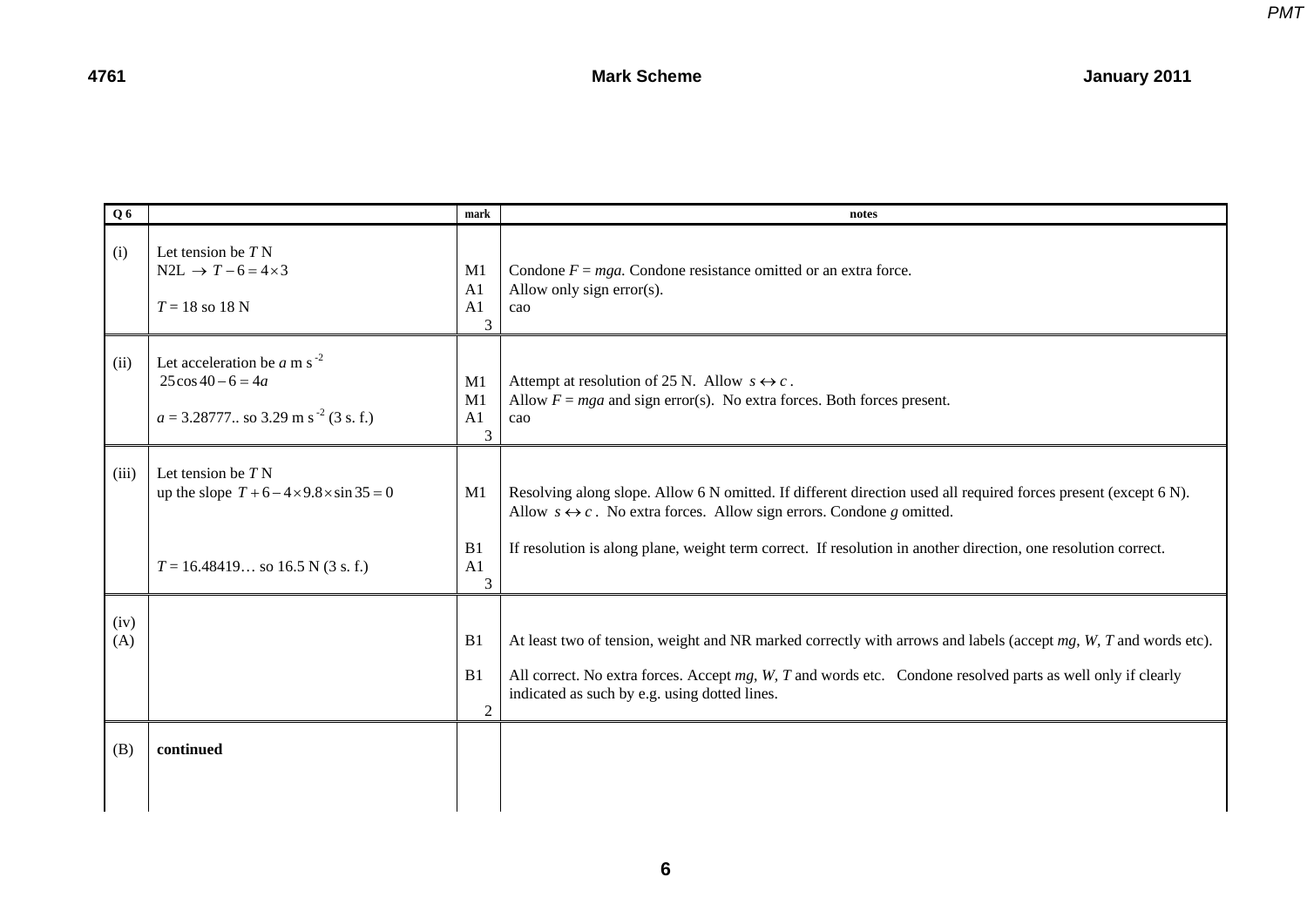*PMT*

| Q <sub>6</sub><br>(iv)<br>(B) | up the slope $25\cos\theta + 6 - 4g\sin 35 = 0$<br>so $25\cos\theta = 16.48414$<br>so $\theta = 48.7483$ so $48.7^{\circ}$ (3 s. f.) | M1<br>A <sub>1</sub><br>A <sub>1</sub><br>3 | No extra forces. Allow $s \leftrightarrow c$ . All forces present and required resolutions attempted. Allow sign errors.<br>Condone $g$ omitted.<br>Condone $g$ omitted.<br>cao<br>[If they use <b>their</b> (iii):<br>M1 Equating their (iii) to an attempt at resolving 25. Allow $s \leftrightarrow c$ . No extra forces.<br>A1 FT their $T$ from (iii)<br>A1 $\cos$ |
|-------------------------------|--------------------------------------------------------------------------------------------------------------------------------------|---------------------------------------------|-------------------------------------------------------------------------------------------------------------------------------------------------------------------------------------------------------------------------------------------------------------------------------------------------------------------------------------------------------------------------|
| (C)                           | Resolve perp to slope<br>$R + 25\sin\theta - 4 \times 9.8 \times \cos 35 = 0$<br>$R = 13.315248$ so 13.3 N (3 s. f.)                 | M1<br>A <sub>1</sub><br>A1<br>3             | All forces present and resolutions attempted. No extra forces. Allow $s \leftrightarrow c$ . FT their angle. Condone g omitted.<br>FT their angle. Condone $g$ omitted.<br>cao                                                                                                                                                                                          |
|                               |                                                                                                                                      | 17                                          |                                                                                                                                                                                                                                                                                                                                                                         |

| Q7         |                                             | mark         | notes                                                                                                                         |
|------------|---------------------------------------------|--------------|-------------------------------------------------------------------------------------------------------------------------------|
| (i)<br>(A) | $x = Ut \cos 68.5^\circ$                    | B1           |                                                                                                                               |
| (i)<br>(B) | $y = Ut \sin 68.5^{\circ} - 4.9 \times t^2$ | M1           | Allow 'u' = U. Allow $s \leftrightarrow c$ . Allow g as g, $\pm 9.8$ , $\pm 9.81$ , $\pm 10$ . Allow +2.                      |
|            |                                             | A <br>$\sim$ | Accept not 'shown'. Do not allow +2. Allow e.g + $0.5 \times (-9.8) \times t^2$ instead of $-4.9t^2$ . Accept g not evaluated |
|            | continued                                   |              |                                                                                                                               |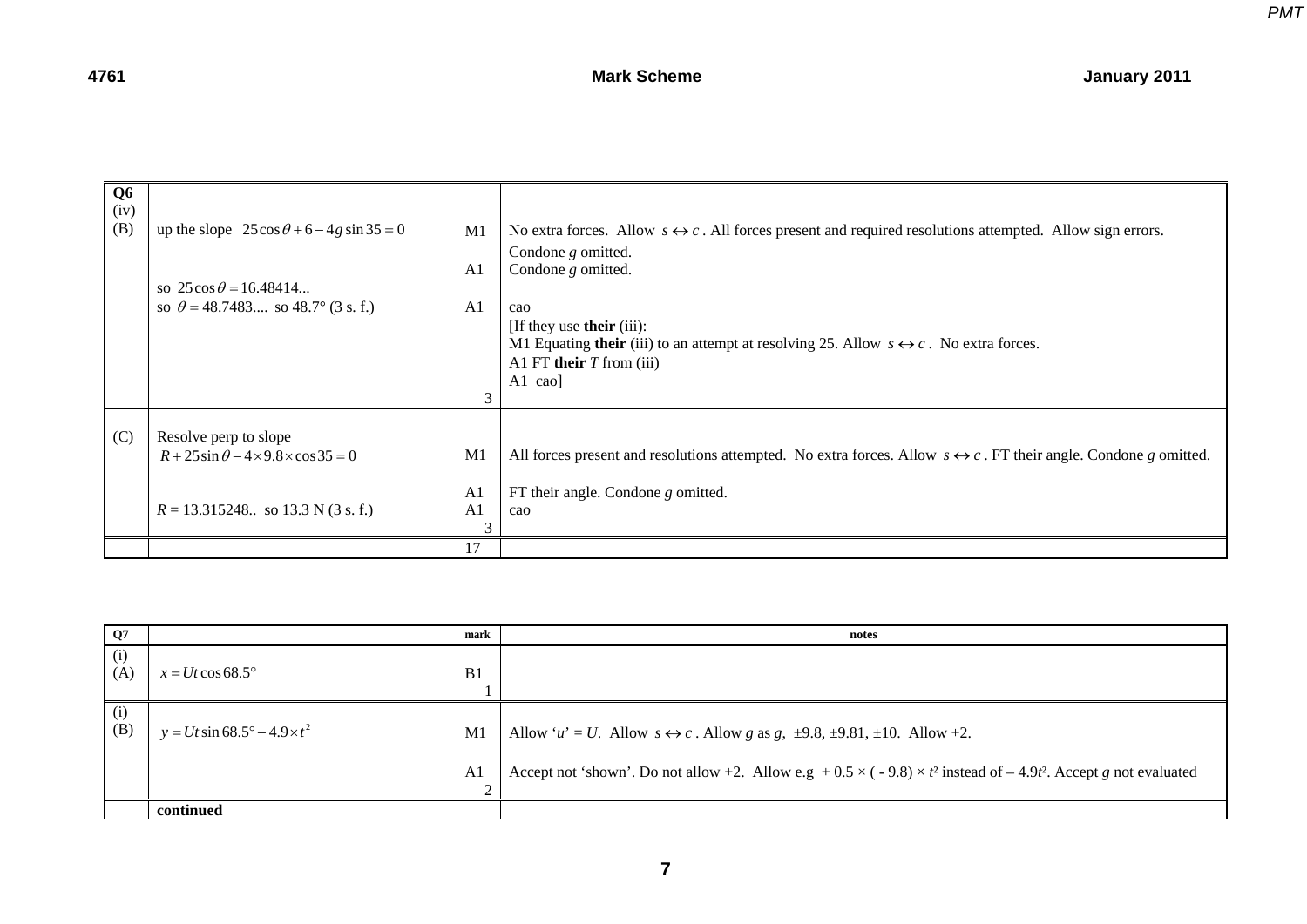*PMT*

| Q7<br>(ii)    | either<br>At D, $y = 0$<br>so <i>U</i> sin $68.5^{\circ}T - 4.9 \times T^2 = 0$<br>$\Rightarrow T(U \sin 68.5^{\circ} - 4.9T) = 0$<br>so $T = 0$ (at C) or $T = \frac{U \sin 68.5^{\circ}}{4.9}$ (at D)<br>or<br>Use (i)(A) and put $x = 10$ with $t = T$<br>to get $UT \cos 68.5^\circ = 10$ | M <sub>1</sub><br>M1<br>E1<br>M1<br>M1<br>E1<br>B1<br>$\overline{4}$ | Equating correct $y$ to 0 or their $y$ to correct value.<br>Attempting to factorise (or solve). Allow $\div T$ without comment.<br>Properly shown. Accept no ref to $T = 0$ . Accept $T = 0$ given as well without comment.<br>Find time to top<br>Double time to the top          |
|---------------|-----------------------------------------------------------------------------------------------------------------------------------------------------------------------------------------------------------------------------------------------------------------------------------------------|----------------------------------------------------------------------|------------------------------------------------------------------------------------------------------------------------------------------------------------------------------------------------------------------------------------------------------------------------------------|
| (iii)<br>(iv) | Eliminating $T$ from the results in (ii) gives<br>$U\cos 68.5^\circ \times \frac{U\sin 68.5^\circ}{4.9} = 10$<br>so $U = 11.98729$ so 12.0 (3 s. f.)<br>continued                                                                                                                             | M1<br>M1<br>E1<br>3                                                  | Substituting, using correct expressions or their expressions from (ii).<br>Attempt to solve for $U^2$ or $U$ .<br>Some evidence seen. e.g. $142.8025 < U^2 < 145.2025$ with clear statement, or 11.9 seen with clear<br>statement or 11.98 seen. Accept 11.98 seen for full marks. |
|               |                                                                                                                                                                                                                                                                                               |                                                                      |                                                                                                                                                                                                                                                                                    |